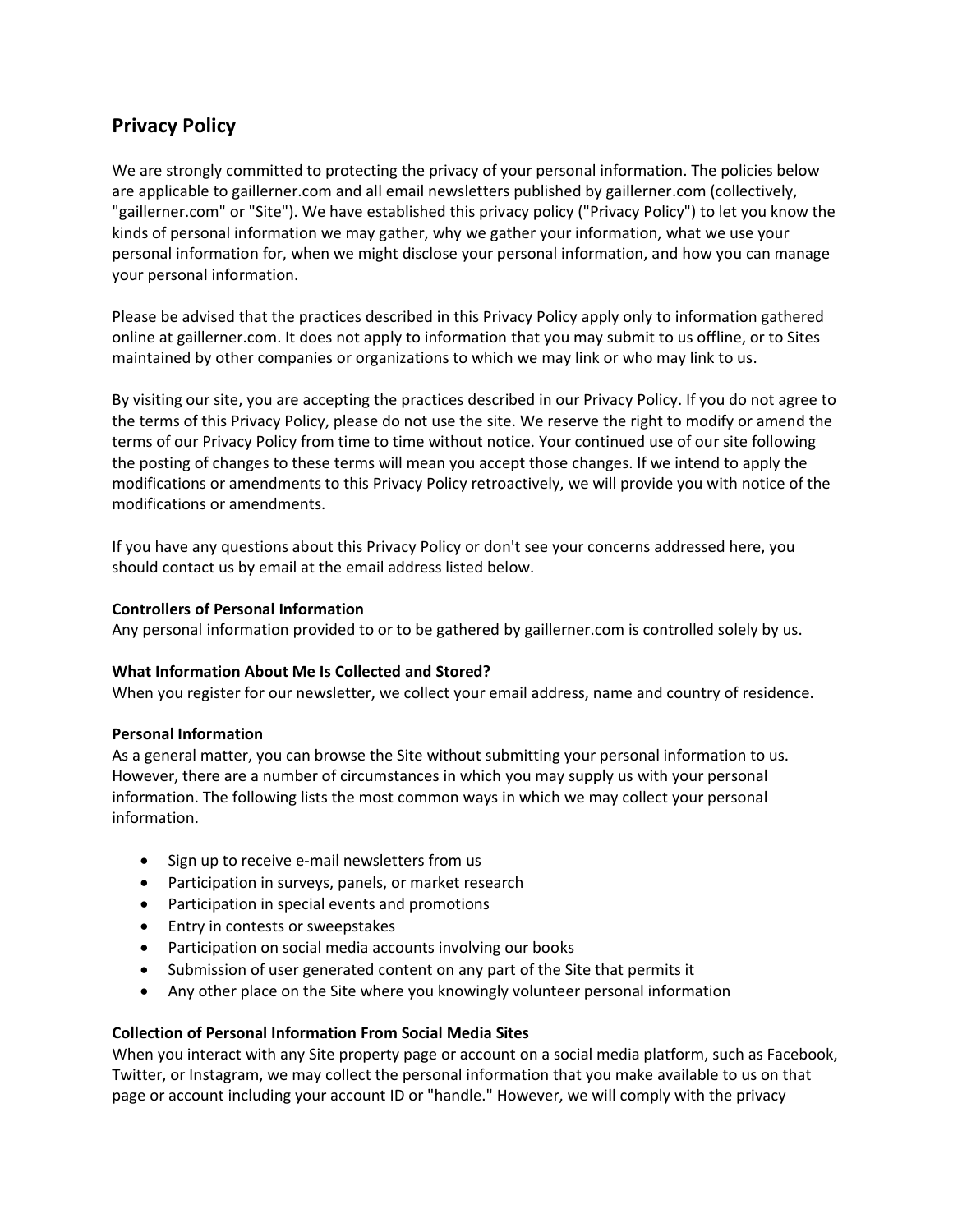policies of the corresponding social media platform and we will only collect and store such personal information that we are permitted to collect by these social media platforms.

#### **Non-Personal Information**

In addition, when you interact with the Site, our servers may keep an activity log that does not identify you individually ("Non-Personal Information"). Generally, we collect and store the following categories of Non-Personal Information:

- Device information about your computer, mobile device, or other device that you use to access the Site. This information may include IP address, geolocation information, unique device identifiers, browser type, browser language, and other transactional information.
- Usage information about your use of the Site. This information includes a reading history of the pages you view. We use this information to provide you a more customized experience on the Site.
- Additional "traffic data" such as time of access, date of access, software crash reports, session identification number, access times, and referring website addresses.
- Your search terms and search results.
- Other information regarding our users' use of the Site.

## **Use of Cookies, Flash Cookies and Web Beacons**

Like many websites, we use "cookies", which are small text files that are stored on your computer or equipment when you visit certain online pages that record your preferences and actions. We use cookies to track use of our Site and online services. We may also use cookies to monitor traffic, improve the Site and make it easier and/or relevant for your use. You may occasionally get cookies from companies advertising on our behalf. We do not control these cookies, and these cookies are not subject to this cookie policy.

You have the ability to accept or decline cookies. Most web browsers automatically accept cookies, but, if you prefer, you can usually modify your browser setting to decline cookies. For more information on cookies and how to disable them, you can consult the information provided by the Interactive Advertising Bureau at www.allaboutcookies.org.

We may also use web beacons or flash cookies. A web beacon or flash cookie (also known as "action tags", "tracer tags", or "single-pixel gifs") is an invisible graphic on a web page that is programmed to collect non-personal information about your use of a given website. We do not share or provide personal information we may collect through such web beacons, such as names, e-mail addresses and phone numbers with our advertisers without your express permission.

## **Is Personal Information Collected From Children?**

Unless otherwise disclosed during collection and with parent or guardian consent, gaillerner.com does not knowingly collect personal identifiable information from children under 13 years of age. If you are under 13 years of age you should not under any circumstance provide personally identifiable information to our site. If we discover that a child under the age of 13 has provided us with personally identifiable information, we will immediately delete that child's information from the Site.

## **How Do We Use Your Information?**

We use the information we learn from you to help us personalize and continually improve your experience on the Site. We may use your Personal and Non-Personal Information in the following ways: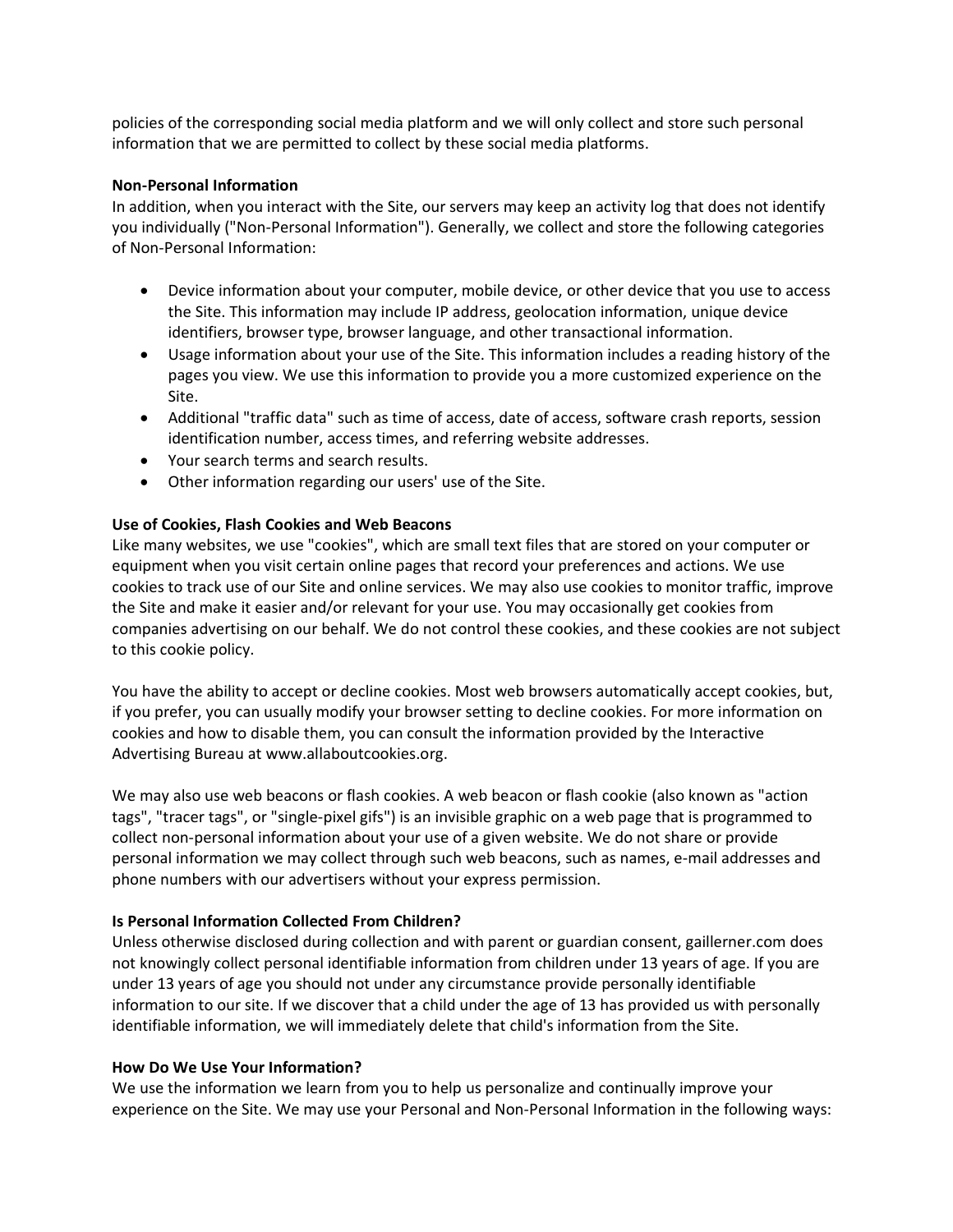## General Uses

- Send you newsletters, offers and promotions for our products and services, third party products and services, or special events by e-mail or other another medium
- Administer contests, sweepstakes, promotions, and surveys
- Detect, investigate, and prevent activities that may violate our policies or be illegal
- Perform statistical, demographic, and marketing analyses of users of the Site
- Communicate with you about changes to our policies

#### Use of Your Location Information

We use your location information to perform statistical, demographic, and marketing analyses of users of the Site and their purchasing patterns.

#### Who Do We Provide Your Information To?

We do not use or disclose information about your Personal Information collected online to any companies not part of gaillerner.com. Although, as disclosed below, we may provide your information to our partners, in no event will we sell or rent your Personal Information as part of a customer list or similar transaction.

#### Third-Party Agents

We have third party agents, subsidiaries, affiliates and partners that perform functions on our behalf, such as hosting, billing, analytics, customer service, fraud protection, etc. These entities have access to the Personal Information needed to perform their functions and are contractually obligated to maintain the confidentiality and security of that Personal Information. They are restricted from using, selling, distributing or altering this data in any way other than to provide the requested services to the Site.

## Google Analytics

We use Google Analytics to collect and process data. Please see "How Google uses data when you use our partners' sites or apps", located at [https://policies.google.com/technologies/partner-sites.](https://policies.google.com/technologies/partner-sites)

#### Emergency Situations

We may also use or disclose Personal Information if required to do so by law or in the good-faith belief that such action is necessary to (a) conform to applicable law or comply with legal process served on us or the Site; (b) protect and defend our rights or property, the Site or our users, and (c) act under emergency circumstances to protect the personal safety of us, our affiliates, agents, or the users of the Site or the public.

#### Use of Non-Personal Information

We may disclose or share Non-Personal Information (or other information, other than Personal Information) in any other manner that we deem appropriate or necessary. Among other things, we will disclose Non-Personal Information to third parties to help us determine how people use parts of the Site and who our users are so we can improve our Site. We will also disclose Non-Personal Information to our partners and other third parties about how our users collectively use the Site.

## **What Steps Are Taken To Keep Personal Information Secure?**

We are concerned about ensuring the security of your Personal Information. We exercise great care in providing secure transmission of your information from your device to our servers. Personal Information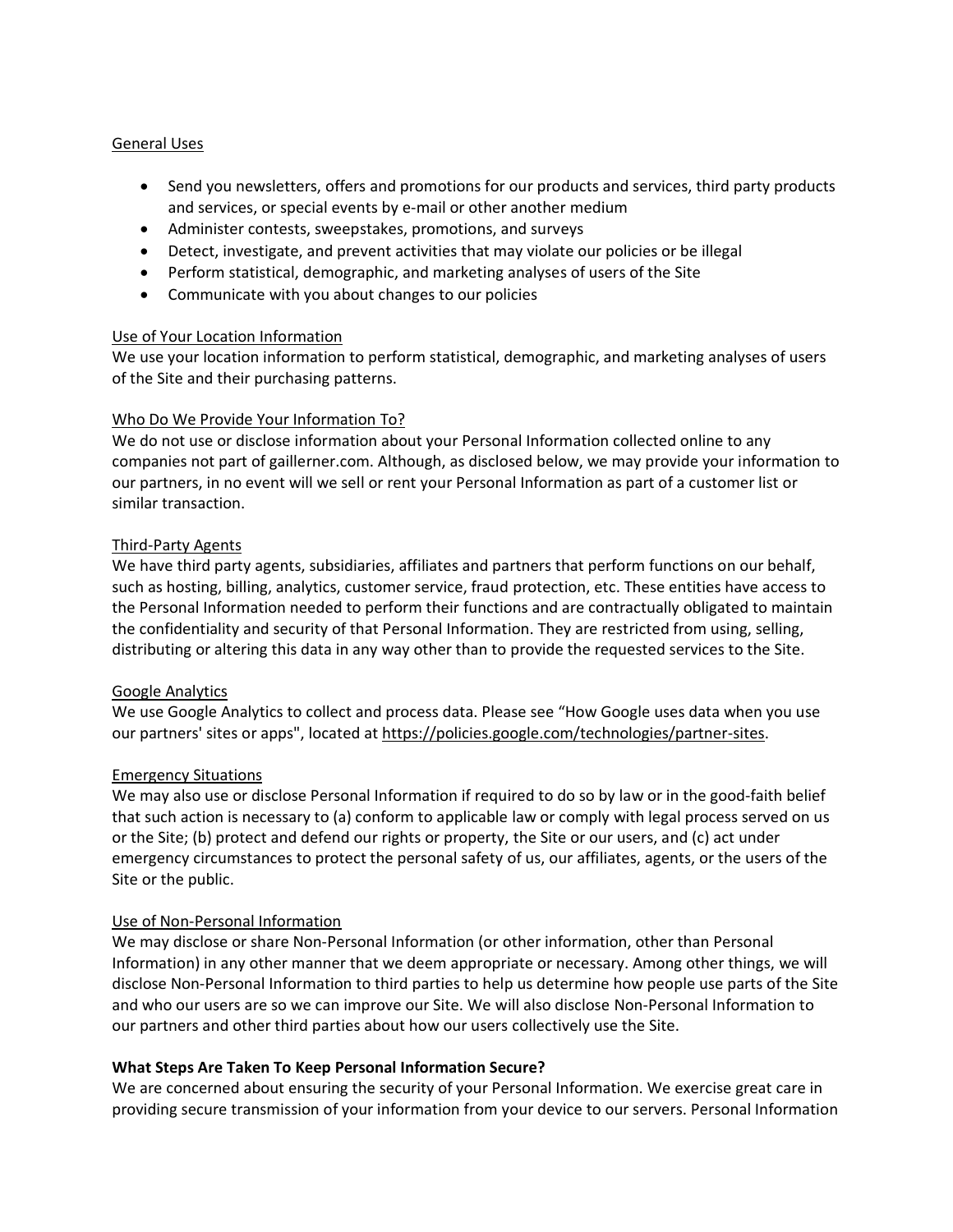collected by our Site is stored in secure operating environments that are not available to the public. Our security procedures mean that we may occasionally request proof of identity before we disclose your Personal Information to you. Please understand, however, that while we try our best to safeguard your Personal Information once we receive it, no transmission of data over the Internet or any other public network can be guaranteed to be 100% secure.

## **What Happens When I Link To or From Another Website?**

This Site may contain links to other websites operated by gaillerner.com or third parties. Please be advised that the practices described in this Privacy Policy for gaillerner.com do not apply to information gathered through these other websites. We are not responsible for the actions and privacy policies of third parties and other websites.

# **What About Contests and Sweepstakes?**

When we run a contest or sweepstakes relating to our Site, it will be accompanied by a set of rules. The rules for each contest/sweepstakes will specify how the information gathered from you for entry will be used and disclosed, if it is different than as described in this Privacy Policy. In conjunction with your entry in such contest or sweepstakes, Personal Information will be collected only if you voluntarily submit it.

## **Governing Law**

This Site is published in the United States. We attempt to protect the Personal Information of all users of our Site and we attempt to comply with local data protection and consumer rights laws to the extent they may apply to the gaillerner.com services, and our policies are directed at compliance with those laws. If you are uncertain whether this privacy policy conflicts with the applicable local privacy laws where you are located, you should not submit your Personal Information to gaillerner.com.

## **Notice to Non-US Users**

If you are located outside the United States of America, you should be aware that your personally identifiable information will be transferred to the United States of America, the laws of which may be deemed by your country to have inadequate data protection. If you are located in a country outside the United States of America and voluntarily submit personal information to us, you thereby consent to the general use of such information as provided in this privacy policy and to the transfer of that information to, and/or storage of that information in, the United States of America.

# **How Do I Opt-Out or Correct Information About Me**

You may always opt-out of receiving future e-mail messages and newsletters from gaillerner.com. We provide you with the opportunity to opt-out of receiving communications from us in every newsletter or you may email us at the email address listed below to request removal from our mailing list.

# **Limitation on Liability**

By using this site, you acknowledge that we specifically disclaim any liability (whether based on contract, tort, strict liability, or otherwise) for any direct, indirect, incidental, consequential, punitive or special damages arising out of, or in any way connected with, your access to or use of this site (even if we have been advised of the possibility of such damages), including but not limited to, liability associated with any viruses which may infect a user's computer equipment.